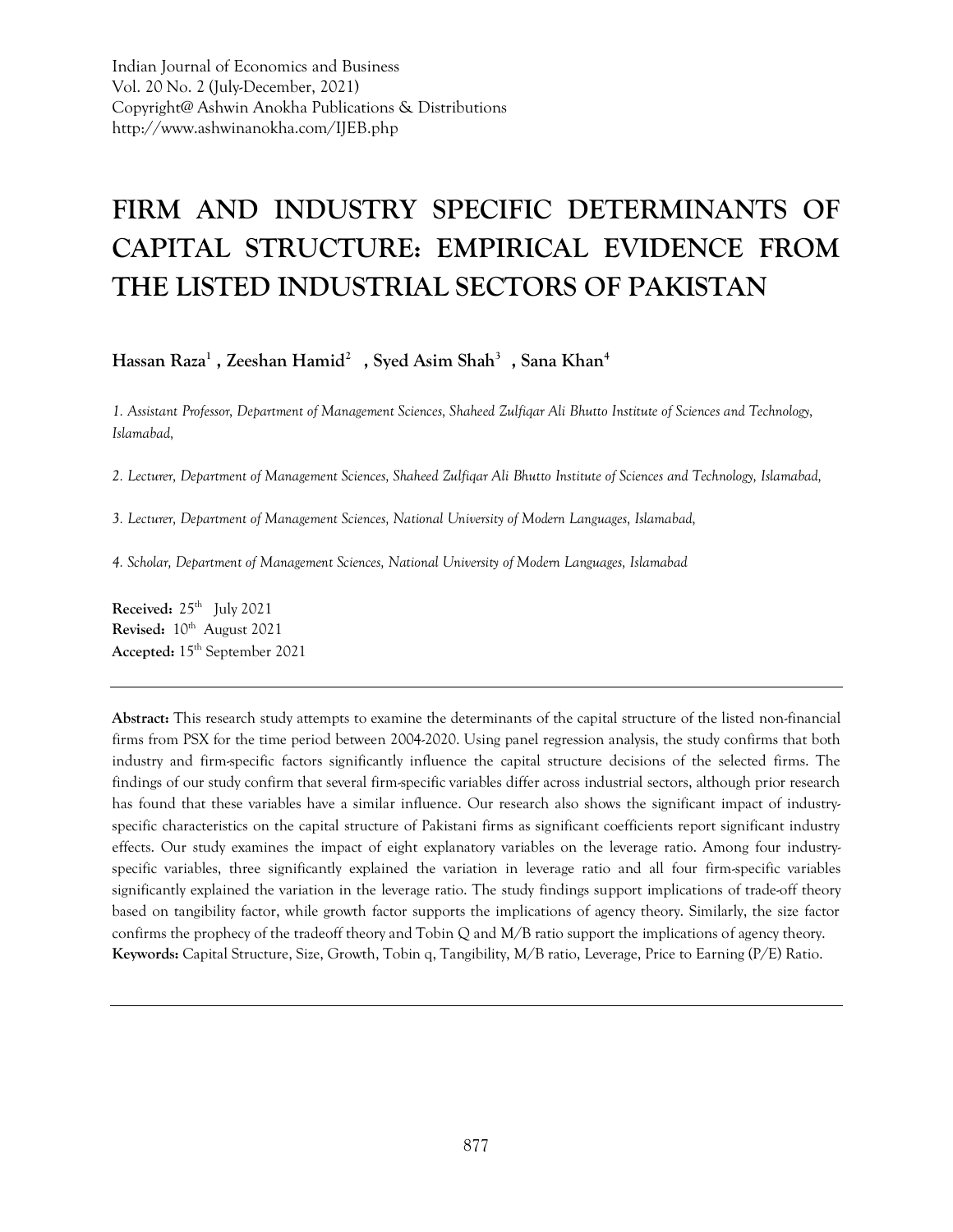# **INTRODUCTION AND BACKGROUND OF THE STUDY**

Modigliani and Miller's foundational work (1958) is the cornerstone of capital structure theory, leading to the conclusion that financial leverage does not impact company market value and hence equity and debt as a perfect alternative are largely accepted. Several theories have been developed to examine the various determiners of the financial structure of the firm, such as the static trade-off and pecking order theories (Fama and French, 2002; Frank and Goyal, 2003; Kayhan and Titman, 2007; Delcoure 2007), cost of agency issues (Jensen, 1984) and equity market returns (Bie and Haan 2007; Jenter, 2005 and Welch, 2004). The capital structure of a business is not only affected by firm-specific variables but also countryspecific factors, according to empirical studies of (Bancel and Mittoo, 2004; De Jong et al., 2008). The variations in capital structure across firms from the same nation are often explained by firm-specific characteristics. When comparing capital structure choices of businesses in different countries, studies across various continents use firm and country-specific factors to explain capital structure variations. These empirical studies corroborate that variables unique to firms as well as countries had considerable explanatory power in the formation of the capital structure decisions.

In the determination of the capital structure, numerous studies synthesize firm-specific factors as the core exigent in the specific market context. Whereas many research scholars debate in this context revering these factors do not influence debts to equity but those of industry-specific factors do (Ahsan, Wang, Qureshi, Bancel & Mittoo, 2004; De Jong, Kabir, & Nguyen, 2008). The sentiments of these opponents are against the agency, trade-off, and pecking order theory since according to these theories firmspecific variables play an important role in determining the capital structure for any company. Furthermore, according to the theoretical review, results can either be constructive or non-constructive of a firm's specific determinants. Many studies observed various factors stipulating the underlying determinants of capital structure across industries and countries. The main factors discovered at the firm level are opportunities for growth, risk, firm size, earning of the firm, and its tangible assets. According to the agency theory there exists a negative or inverse relationship among debt structure and growth opportunities of the firm, but according to the pecking-order theory there exists a positive relationship between both. Authors of agency theory give their arguments, to support the negative relationship between debt structure and growth opportunities. According to Stulz, (1990), when a firm performs well and when it is in the growth stage then shareholders less focus on debt, and that debt is reserved for investment problems in the firms.

Accordingly, various research studies in core findings discover that the industry-specific factors had a significant impact on the leverage of the firms and even on financial distress. Booth, Aivazian, & Demirguc-kunt, Psillaki & Daskalakis, (2009); Li & Islam, (2019); Fan, Titman, & Twite, (2012) and Moosa & Li, (2012). While Mackay and Phillips, (2005) position their arguments in this context that firmspecific factors are different for every company therefore industrial system, competition, and business atmosphere are important elements of capital structure. It's a mere fact that a lot of developed and developing market-based research have examined capital structure determinants, but the relevance of industry-specific variables has been largely ignored. Even firm-specific factors influencing the capital structure in the contextual setting of Pakistan is yet to be extensively explored. By studying the significance of industry-specific and firm-specific factors on capital structure decisions, this research study aims to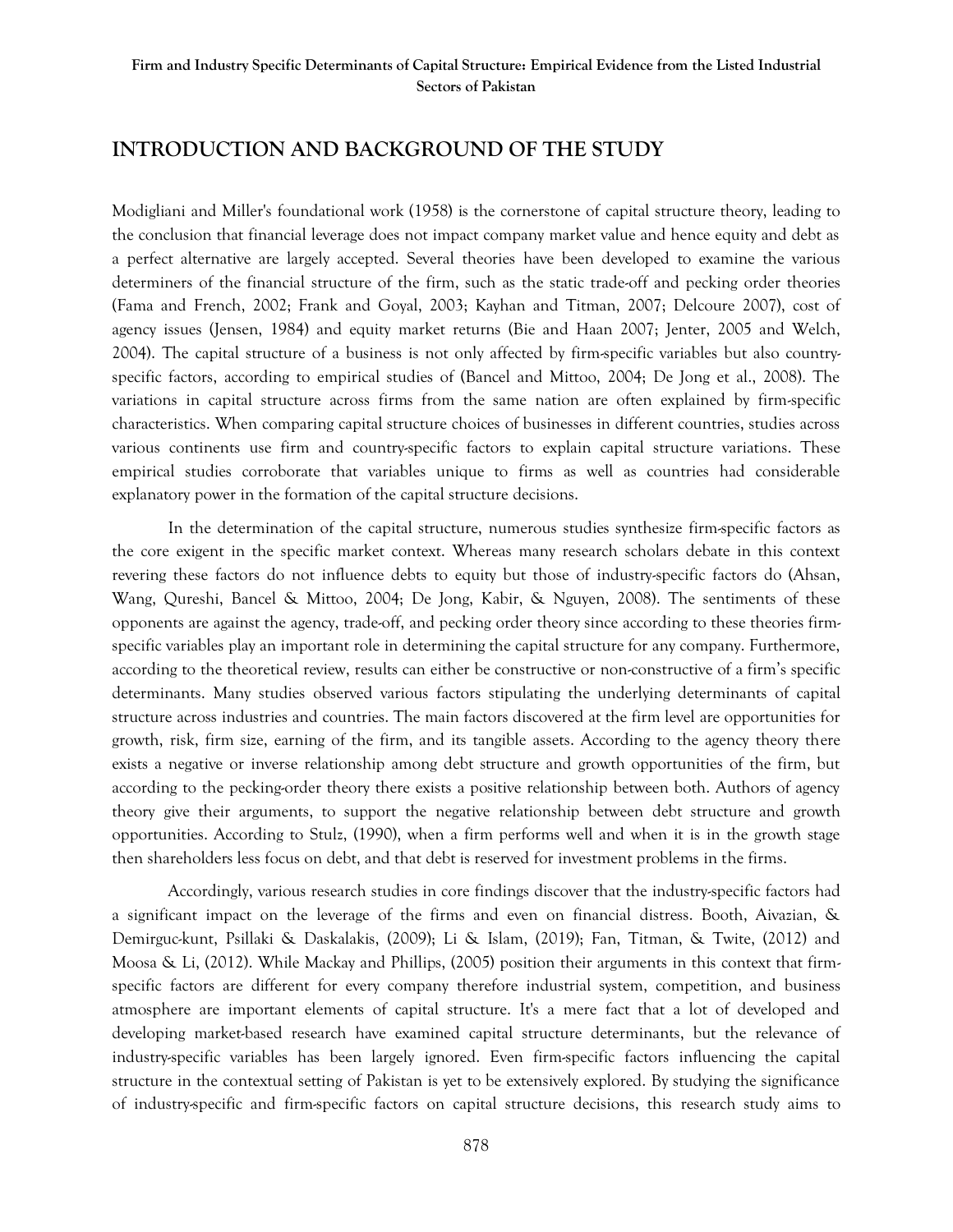explain the capital structure decisions of Pakistani businesses using a large and comprehensive dataset. For example, Psillaki and Daskalakis (2009) and Fan et al. (2012) assume that industry-specific variables had the same influence on leverage decisions across businesses within a nation (Booth et al., 2001). But we suggest that the influence of industry-specific elements differs in terms of signs, magnitudes, and importance since industry factors, such as business climate, industry laws, and competitiveness are essential for companies' capital structure decisions in line with (Mackay and Phillips, 2005).

Empirical studies across various regions and countries largely emphasize the significance of firm, industry and macro-economic factors that influenced the capital structure decisions in the different corporate and legal environments. In the determination of the impact of industry-specific factors on the capital structure of a company, numerous studies followed the concept of De Jong et al., (2008). According to the idea of De Jong et al., (2008), the purpose of this study is to determine the impact of industry-specific factors (directly or indirectly) on the capital structure of the firm. Our study also explores other variables or factors entailing market risk and average industry growth which affect the capital structure of the company. Therefore, the capital structure of the firm is affected by the firm's specific factors. According to this study, firm size is only the main factor that affects capital structure significantly. While probability, tangibility and M/B do not significantly affect the structure of debt to equity.

Based on the insight of the empirical studies emphasizing the significance of both industry and firm-specific determinants of the corporate capital structure. Our research study examines the effect of both industry specific as well as the firm's specific determinants on the leverage of the firm including short-term and long-term leverage. In case of including more leverage in the capital structure for the hunt of rapid growth exposes the firm toward bankruptcy and financial distress. Therefore, it is necessary to understand the firm and industry-specific factors to develop a capital structure that has an appropriate proportion of debt and equity by keeping the firm safe against the exposure of higher financial risk. This research study assists the decision-makers and analysts in selecting the best optimal capital structure by keeping in view the changes or fluctuations across the firm and industry-specific factors and their impact on risk-return exposure of the underlying firms.

The rest of the research paper is structured as follows; the next section comprehensively elaborates the review of earlier empirical studies. The third section deliberates the research design and methodology, the fourth section evaluate and compare the empirical findings of the study. The final and last section conclude the paper with significant implications.

## **REVIEW OF EMPIRICAL STUDIES**

The studies on the determining factors of the corporate capital structure were intensively explored in the various markets including the USA by (Baker and Wurgler, 2002; Flannery and Rangan, 2006; Hovakimian, 2006; Kayhan and Titman, 2007; Leary and Roberts, 2005; Welch, 2004), Great Britain by (Bevan and Danbolt, 2002, 2004; Marsh, 1982) and others (Bie and Haan 2007 and Akhtar, 2005). According to this prior research, corporate capital structure decisions are affected by a variety of factors, including firm-specific characteristics like profitability, size and growth, country-specific, industry-specific as well as macroeconomic conditions (Frank and Goyal, 2009).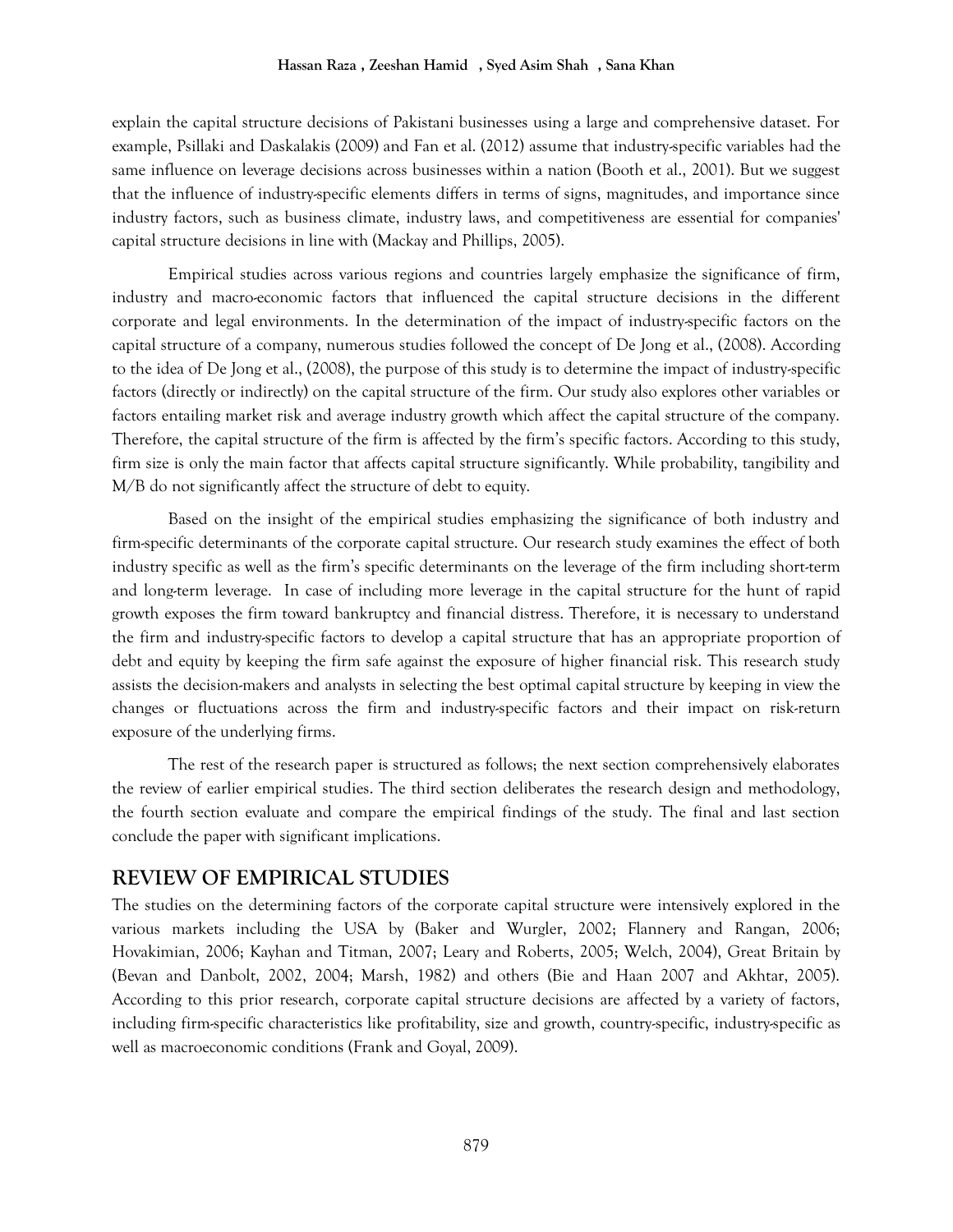In the core of the capital structure arena, a limited number of competing but not mutually exclusive theories underlie the creation of capital formation, including the trade-off theory and pecking order theory, as well as concerns of agency costs, asymmetric information, market timing and transaction costs (Jensen and Meckling, 1976; Myers, 1984; Baker and Wurgler, 2002; Oliver, 2005). It is based on a trade-off between the costs and benefits of borrowing that a business determines its target debt level. Businesses grow their debt levels until the marginal tax benefits of further borrowing are offset by a rise in financial bankruptcy costs, according to the underlying theatrical context. Deduced from this, bankruptcy costs are inversely correlated with the leverage ratio. Because of this, asset tangibility should be positively connected to leverage (Titman and Wessels, 1988; Rajan and Zingales, 1995; Frank and Goyal, 2009). Smaller businesses have a higher risk of insolvency because they have less access to financial resources and less flexibility in redeploying assets. Agency theory implies that businesses with high leverage are unwilling to invest, resulting in a wealth shift from debt holders to stockholders Consequently, lenders demand collateral since secured debt can mitigate this risk. Due to this hypothesis, companies without collateral must pay higher interest rates on their loans or issue stock instead Scott, (1977); Baker and Wurgler (2002); Islam and Khandaker, (2015). Size and tangibility are also predicted to have a beneficial influence on leverage since large businesses are less likely to experience financial difficulties.

Even though the trade-off theory continues to be the most widely accepted theory of capital structure, it is unable to explain observed corporate behaviour, such as the stock market's reaction to leverage-increasing and leverage-decreasing transactions, which consistently lead to stock price ups and downs. Based on knowledge asymmetry, the Pecking order theory of corporate leverage was developed as an alternative to the trade-off model Myers and Majluf, (1984).

Empirical research on capital structure decisions in foreign markets is more relevant to our study too. According to Rajan and Zingales (1995), business size, asset tangibility, firm development, and profitability explain 19 per cent of the cross-sectional variance in companies' leverage. As a follow-up to Rajan and Zingales' (1995) study, Wald (1999) examines capital structure decisions made by French, German, Japanese, United Kingdom (UK), and United States (US) firms as a function of their business size, risk, investments, non-debt tax shields, and sales growth, the cross-country analysis confirms Rajan and Zingales' (1995) conclusions. As a result of disparities in tax policies and agency difficulties, as well as variances in bankruptcy and moral hazard costs and information asymmetries, the author shows that capital structure options change between nations. These cross countries and regional discrepancies in the practices untold the significance of industry-specific determinants of capital structure along with firm and countryspecific for businesses and industries to leverage the optimal capital structure strategy.

## **RESEARCH DESIGN AND METHODOLOGY**

In this research study, both industry-specific and firm-specific determinants formed the study variables are taken to assess the impact on the capital structure of the sample firms. The ultimate sample consist of twelve (12) non-financial industrial sectors taken from Industry Classification Benchmarked developed by FTSE and Dow Jones adopted by PSX and 197 firms for the period between 2004-2020. Data of study variables are taken from Thomson Reuters DataStream, IMF Financials and Annual Financial Reports. Identified variables are modelled into two groups representing four firm-specific and four industry-specific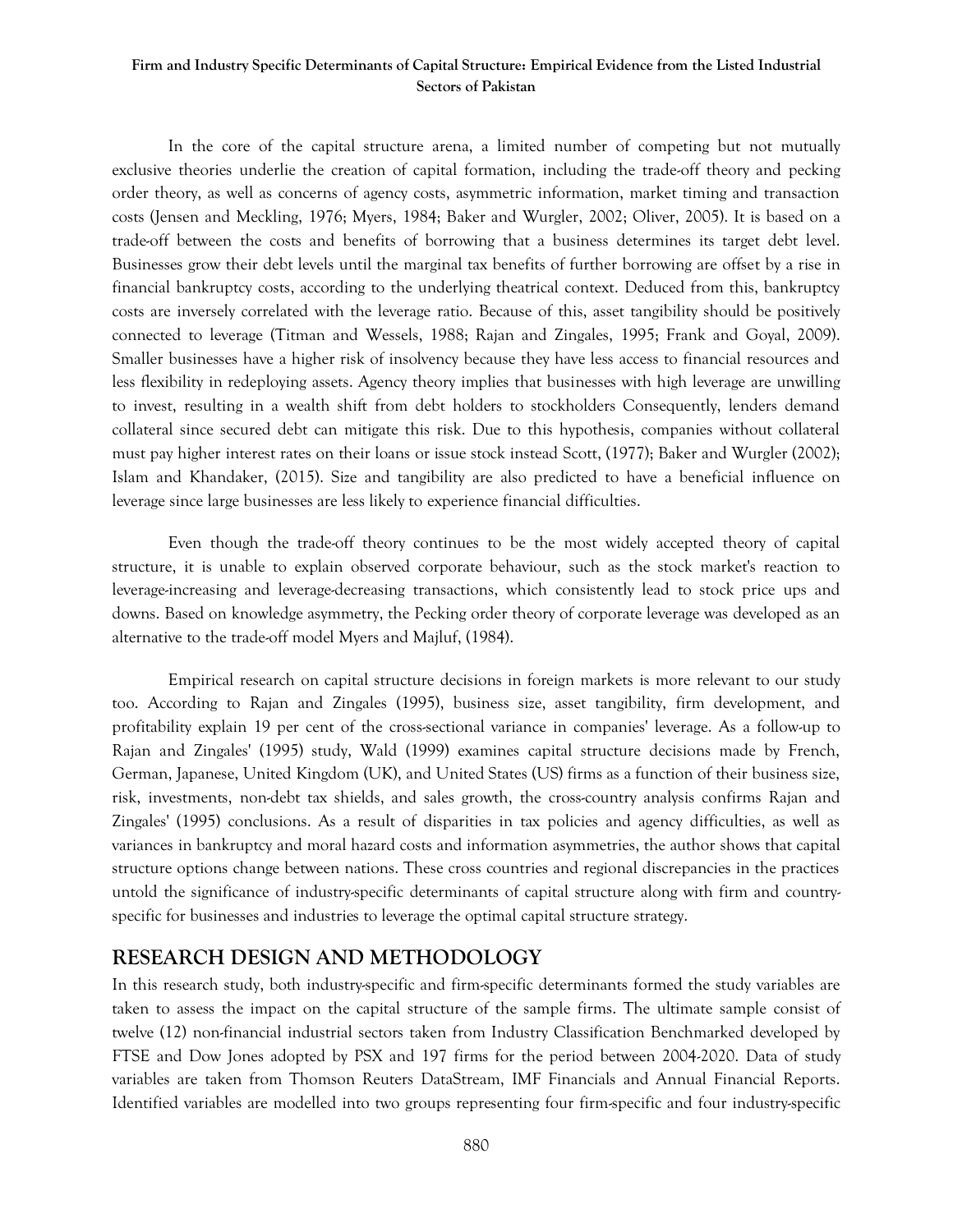variables, outliers hitting the data are eliminated to produce valid outcomes. A variable representing firmspecific analysis consists of Tobin Q, tangibility,  $M/B$  ratio and size, those representing industry-specific are P/E ratio, GDP contribution, risk and growth rate examined in the studies of Leary and Roberts, (2005); Akhtar, (2005) and Cassar and Holmes, (2003).

In assessing the industry and firm-specific determinants of capital structure, leverage ratio is regressed on a set of potential determinants of capital structure. We used to run leverage ratios as a dependent variable on least squares regression whereas industry-specific and firm-specific determinants as explanatory variables across the industry on the given data set. Unit root analysis is also applied to determine whether time series stand stationary or non-stationary in its level. Specifically, the following given model is applied to test the determinants of capital structure:

$$
Leverage_{I,t} (Debt/Equity)
$$
  
=  $\beta_0 + \beta_1 T Q_{I,t} + + \beta_2 T ANG_{I,t} + \beta_3 MB_{I,t} + \beta_4 GDPcon + \beta_5 Risk_{I,t} + \beta_6 GR$   
+  $\beta_7 P/E + \beta_8 size + \beta_9 \sum_{T=1}^N Indus_DUM + \beta_{10} \sum_{T=1}^N Year_DUM + \varepsilon_{I,t}$ 

In the process of econometric testing of our main research hypothesis. first, we determine both firm-specific and industry-specific coefficients across the industry. Specifically, the test was conducted to check out whether four firm-specific coefficients Tobin Q, tangibility, M/B ratio, size and four industryspecific coefficients of P/E ratio, GDP contribution, risk and growth rate retain the similar value among industries in the sample along with dummy variables which is the numerical value used in regression analysis. Our study analysis is similar to De Jong et al., (2008) approach followed by using an unrestricted regression model where all the coefficients are allowed to differ across the industry over the selected time period.

#### **Variables and Data Analysis:**

The main purpose of this study is to determine firm and industry-specific factors of capital structure by taking data of non-financial firms across the various industrial group for the time period between 2004- 2020. Various econometric tests were applied consisting of panel regression analysis with the unrestricted leaner model, descriptive analysis, unit root analysis and pairwise correlation to analyze the effect of industry and firm-specific factors on the capital structure of non-financial Pakistani firms.

In our study, the dependent variable is  $\mathit{Leverage}_{I,t},$  it is calculated by dividing the total debt over the total assets. long-term leverage ratios are used rather than short-term leverage ratios to reflect sample businesses capital structure, as short-term leverage is mostly comprised of trade credits observed in the study of Titman Wessels, (1988); Booth et al., (2001) and Hall et al., (2004). Whereas independent variables in this study are M/B ratio refers to the market to book value ratio, tangibility is measured as the net book value of property, plant and equipment divided over the total assets. TQ refers to Tobin-Q measures the firm asset relative to firm market value and size is measured as the natural logarithm of total revenues taken from Lewellen and Badrinath, (1997) and Davidson and Heaney, (2011). P/E is the price to earnings ratio measured by dividing the market price per share over the earnings per share, GDP contribution is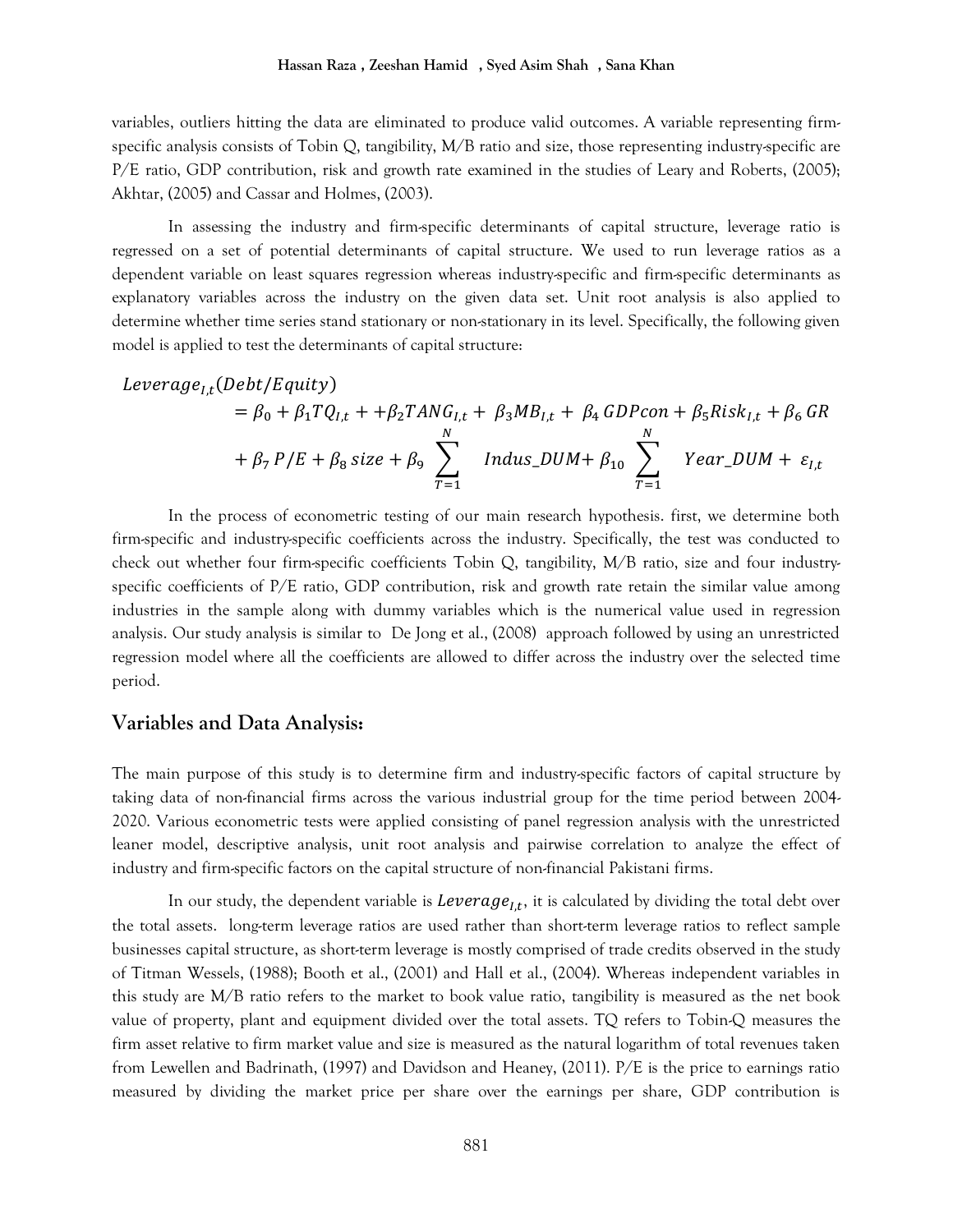determined by dividing the total sales of each specific industry over GDP, the risk is measured through the beta of each industry, size is measured as the natural logarithm of total revenues and growth rate is calculated by taking the geometric mean of the sales growth of each industry over the targeted period of study. Tobin Q, M/B ratio, tangibility, and size are firm-specific while P/E ratio, risk, growth rate, and GDP contribution are industry-specific factors, empirically examined in the studies of Mackay and Philips, (2005) and Kima et al., (2016).

## **DESCRIPTIVE ANALYSIS**

Our analysis begins with the descriptive statistics, Table-1 below exhibits the mean and median values of the leverage and both firm and industry-specific factors along with the standard deviation to deliberate the variation in the values across the sample period. Minimum and Maximum values are also presented to identify the largest and smallest values in the data set.

| Table 1. Descriptive statistics for the period of 2007 2017 |        |        |         |          |         |  |  |
|-------------------------------------------------------------|--------|--------|---------|----------|---------|--|--|
| Variable                                                    | Mean   | Median | St.Dev. | Min      | Max     |  |  |
| Tangibility                                                 | .416   | 0.253  | .224    | 0.004    | .943    |  |  |
| Size                                                        | 6.779  | 5.781  | .635    | 5.189    | 8.346   |  |  |
| Tobin Q                                                     | .695   | 0.481  | 1.011   | 0.038    | 9.849   |  |  |
| Growth rate                                                 | 1.016  | 0.937  | 25.337  | $-1.052$ | 742.196 |  |  |
| P/E                                                         | 19.386 | 16.574 | 9.447   | 10.87    | 40.648  |  |  |
| Risk                                                        | .298   | .193   | .157    | 0.004    | .605    |  |  |
| GDP contribution                                            | .0019  | 0.0011 | .0018   | 0.003    | .0102   |  |  |
| Leverage                                                    | .486   | 0.304  | .228    | 0.008    | .893    |  |  |
| M/B                                                         | 1.791  | 1.172  | 4.553   | $-138$   | 95.898  |  |  |

 **Table 1: Descriptive Statistics for the period of 2004-2017**

The findings of the descriptive analysis in Table 1 reports both industry and firm-specific variations that indicate the significant differences across industries and firms. As exhibited, debt to total assets representing leverage shows a mean value is 48.6% and median value of 30.4% indicating significant differences in leverage across industries. Leverage shows the standard deviation of 22% while the maximum value is 89.3% and the minimum value is 0.8%, these findings related to leverage corroborate that Pakistani firms use 48% debt in their business while 22% deviation occurs in the usage of debt.

Tangibility shows mean value is 41.6%, the median value of 25.3% and the standard deviation 22.4%, While the maximum value is 94% and the minimum value is 0.4%. As the mean value of tangibility is less than the mean value of size so it concluded that Pakistani non-financial firms demand less for the tangibility of the assets. The mean value of size is 6.779 and the standard deviation is 0.635. The maximum value of size is 8.346 and the smallest value is 5.189. Tobin q indicates a .69 mean value and 1.01 standard deviation along with 0.03 minimum and 0.695 maximum values. The risk is having a 0.298 mean value and 0.157 standard deviations, while the minimum value is 0.004 and the maximum value is 0.605. The growth rate shows a mean value of 1.016 and the standard deviation is 25.337. The negative mean value is shown by the growth rate. GDP contribution shows a mean value of 0.0019 and a standard deviation of 0.0018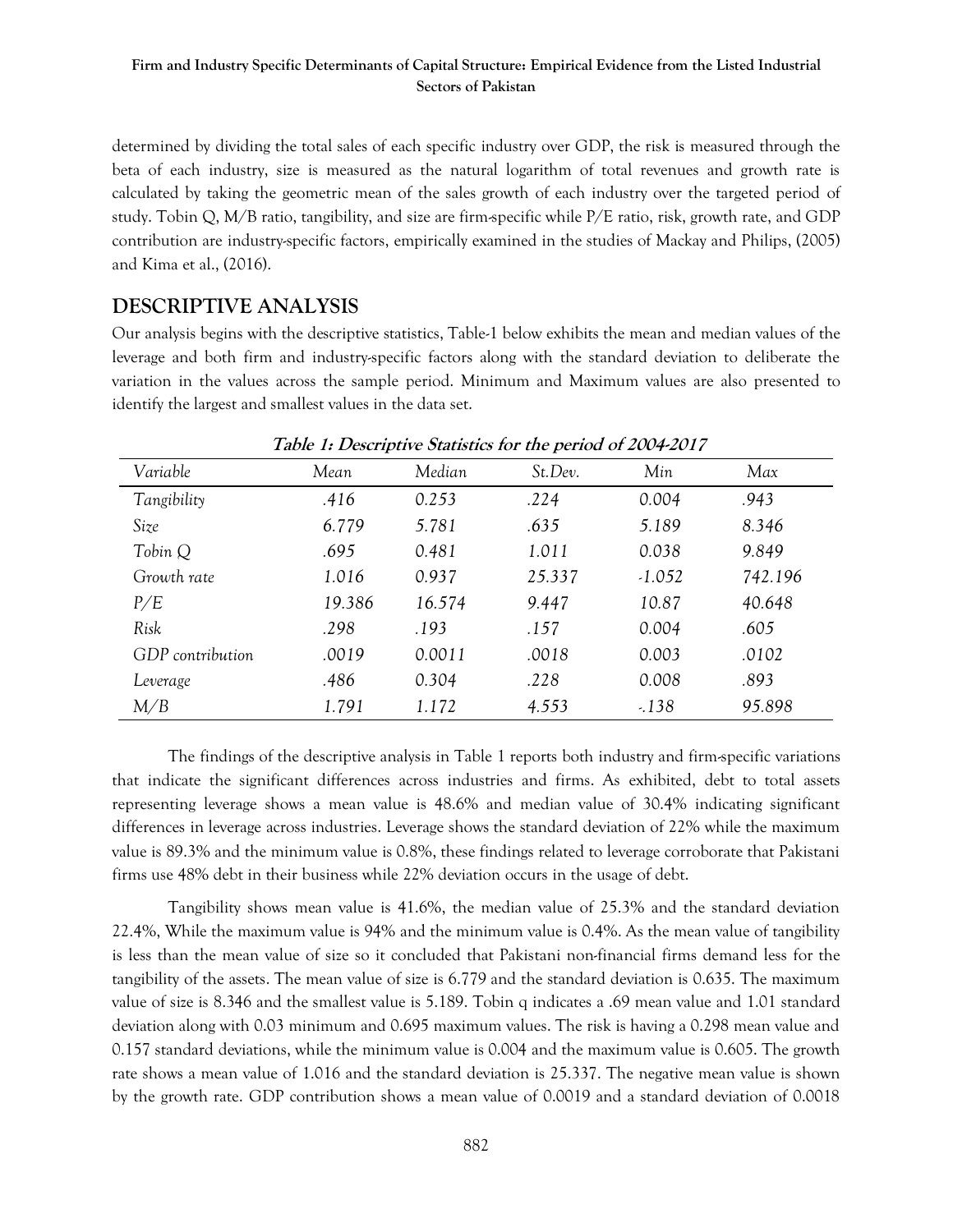with 0 minimum value and 0.0102 maximum value. The Market-book ratio shows a mean value of 1.791 and a standard deviation of 4.553. Whereas the maximum value is 95.89 and the minimum value is -1.38. The mostly market-book ratio gives the idea to investors about the market's stock value. But those firms who used intangible assets, market to book ratio is not appropriate for them. According to the above results, risk shows a minimum standard deviation and growth rate shows a maximum standard deviation.

## **PAIRWISE CORRELATION ANALYSIS**

Pairwise correlation among the identified independent variables representing the firm and industry-specific factors and dependent variables representing capital structure measured by leverage is reported in Table 2 below. The correlation matrix reports that the identified variables had a range of correlation from 0.00 to 0.72.

| Table 2: Fairwise correlation matrix |          |         |          |         |         |          |          |       |
|--------------------------------------|----------|---------|----------|---------|---------|----------|----------|-------|
| Variables                            | Tang     | Size    | Tobin q  | Growth  | Risk    | GDP      | Leverage | M/B   |
| Tang                                 | 1.000    |         |          |         |         |          |          |       |
| Size                                 | $-.031$  | 1.000   |          |         |         |          |          |       |
| Tobin q                              | $-0.054$ | $.216*$ | 1.000    |         |         |          |          |       |
| Growth                               | .031     | $-077*$ | $-.005$  | 1.000   |         |          |          |       |
| Risk                                 | $.074*$  | $.382*$ | .022     | $-064$  | 1.000   |          |          |       |
| GDP                                  | .054     | .027    | $-.000$  | $-.003$ | $-.035$ | 1.000    |          |       |
| Leverage                             | $.119*$  | $.059*$ | $-.204*$ | $.070*$ | $-064$  | $-139*$  | 1.000    |       |
| M/B                                  | .041     | $.186*$ | $.723*$  | $-.009$ | .005    | $-0.025$ | $.118*$  | 1.000 |

**Table 2: Pairwise correlation Matrix**

*\* shows significance at the .05 level* 

To determine the relationship among variables pairwise correlation is constructed. The relationship among identified variables is tested at the significance level of 5%. According to the results, the growth rate is negative, and Tobin Q is positively related to size. Whereas risk is positively significant with size and tangibility. Further, leverage is negatively related to GDP contribution and Tobin Q while positively significant with size, tangibility, growth rate. M/B ratio is significantly related to Tobin Q, leverage and size. The maximum relationship is shown by Tobin Q and  $M/B$  ratio is .723 while no relationship between Tobin Q and GDP. This extensive range of relationships among the variables indicates the diversity and combination of factors representing firm and industrial segments that influence the choice of capital structure decisions.

## **UNIT ROOT TEST**

Our study is based on the panel data set of multiple years with multiple industry-specific and firm-specific determents forming the capital structure decisions. Both of these factors in the regression model are time series-based variables and are purported to be non-stationary in their properties (Hill et al., 2008). We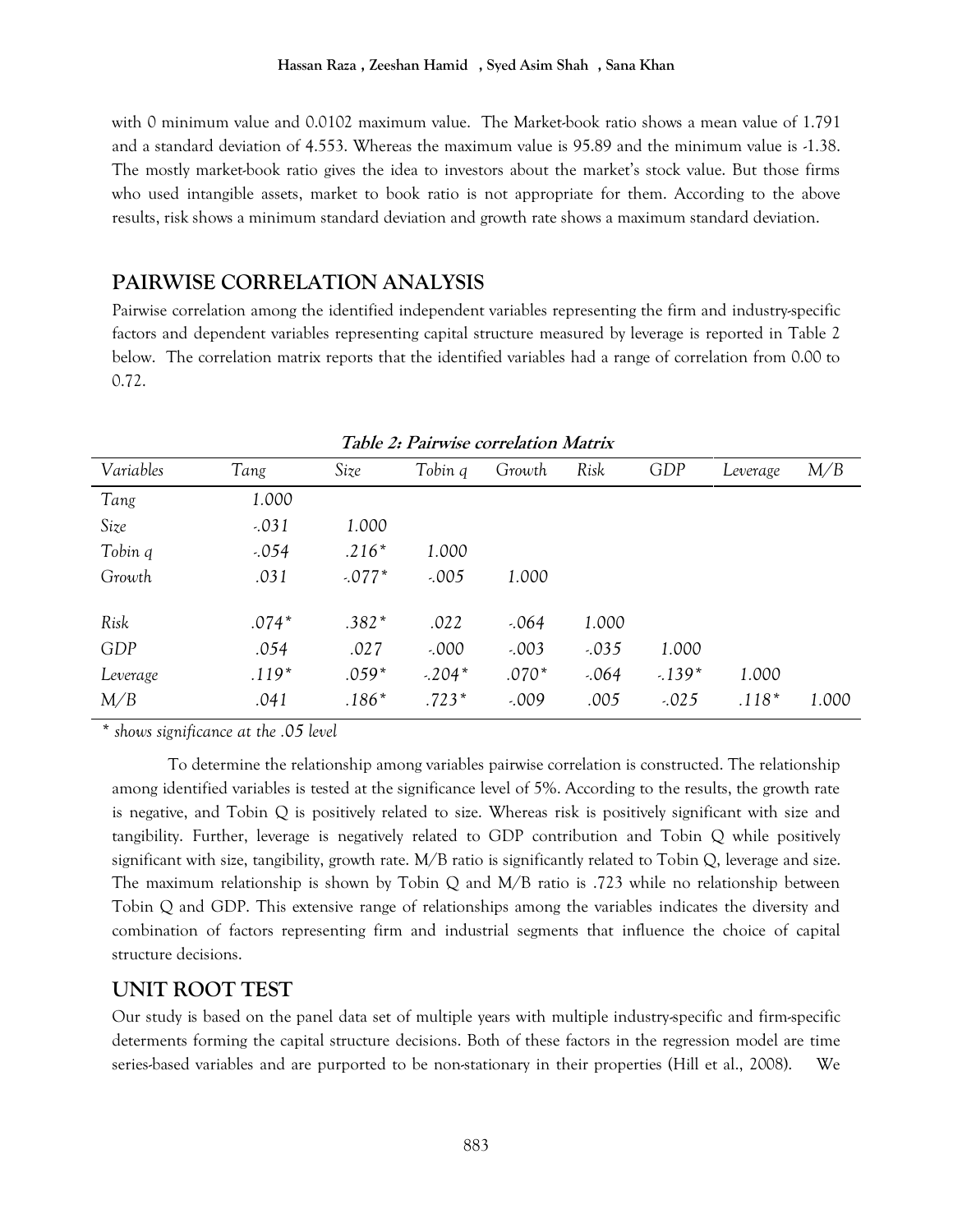performed Levin, Lin and Chu tests to figure out whether the selected time series encompasses the unit root or is stationary in its level. The findings are reported in table 2 below.

|                         | Tavie ): Unit Root Analysis (Levin, Lin & Chu Test) |           |  |
|-------------------------|-----------------------------------------------------|-----------|--|
| Variable Name           | Statistic                                           | $Prob.**$ |  |
| Leverage                | $-3.43921$                                          | .0003     |  |
| <b>GDP</b> contribution | $-5.83651$                                          | .000      |  |
| Growth rate             | $-9.7198$                                           | .000      |  |
| M/B                     | $-5.13312$                                          | .000      |  |
| Risk                    | $-3.84234$                                          | .0001     |  |
| size                    | $-6.96971$                                          | .000      |  |
| P/E                     | $-7.367$                                            | .000      |  |
| Tang                    | $-5.27349$                                          | .000      |  |
| Tobin q                 | $-2.72521$                                          | .0032     |  |

**Table 3: Unit Root Analysis (Levin, Lin & Chu Test)**

Table-2 display the findings of the Levin, Lin and Chu test, the results of tests reveal that all of the study variables representing the firm and industry-specific determinants of the capital structure does not possess the unit root and hence are stationary in its properties that validate the correct application of the desired regression model on the selected data set.

## **REGRESSION ANALYSIS**

In determining whether the leverage can be estimated from firm-specific factors, for example, tangibility, Tobin-Q, size and M/B ratio and industry-specific factors growth rate, P/E ratio, risk and GDP contribution, the regression model is applied. Each firm-specific coefficient is compared across industries to see if tangibility, Tobin Q, size and M/B coefficients are the same across industries. Using a non-restricted regression model that allows all coefficients to vary across sectors, we undertake these tests. We examine if each of the selected industries has a firm-specific coefficient of the same value. This means that we assume that all firm-specific coefficients have the same value regardless of industry based on prior research (Booth et al., 2001; Psillaki and Daskalakis, 2009; Fanet al., 2012). Our analysis also figures out the variation explained by industry-specific determinants along with firm-specific factors and whether industry-specific or firm-specific factors contributes more to deciding the capital structure. Findings of the model test are reported in Table-2 below.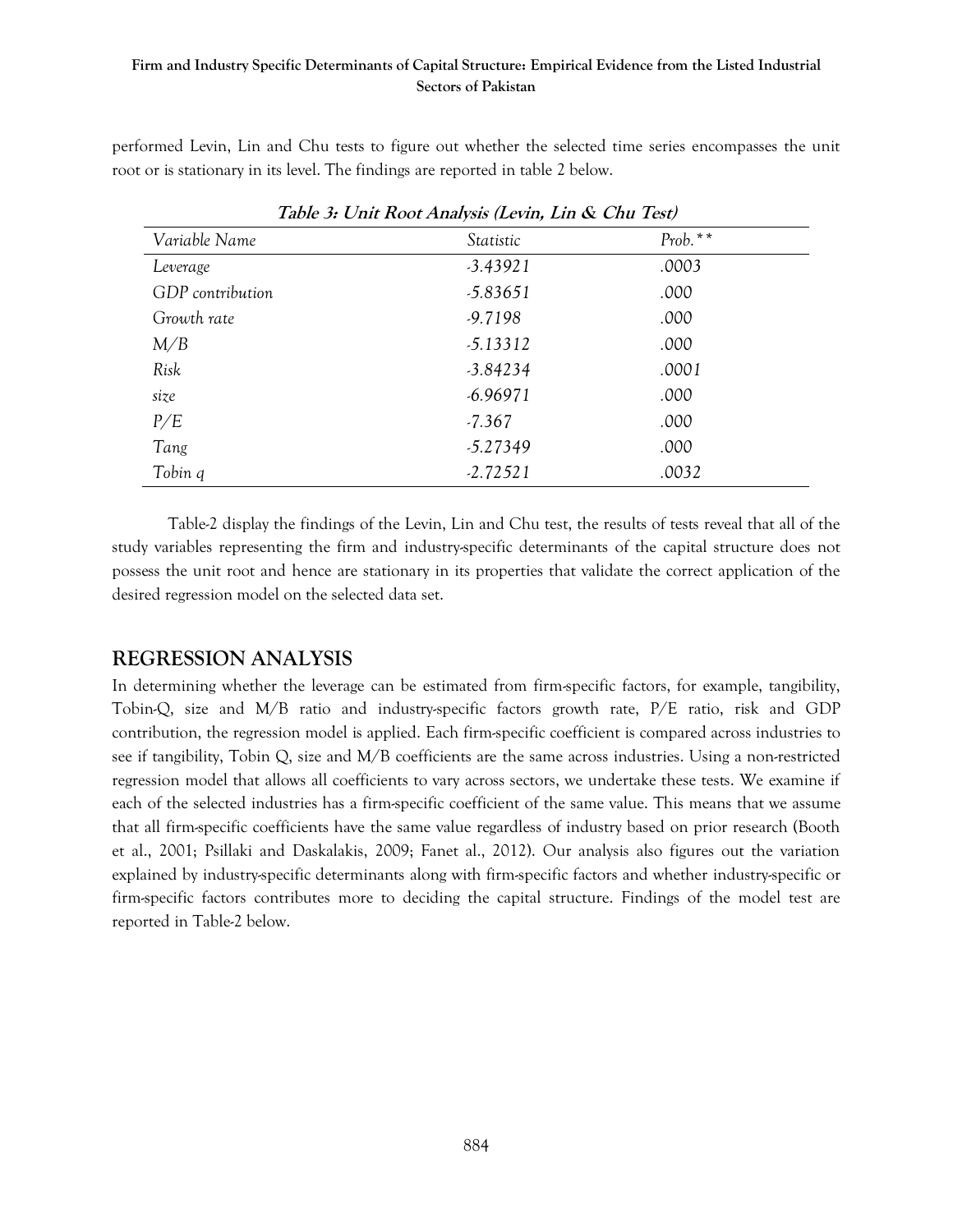| memoin 1 anni Least Olfan es |             |            |             |       |  |  |  |
|------------------------------|-------------|------------|-------------|-------|--|--|--|
| Variable                     | Coefficient | Std. Error | t-Statistic | Prob. |  |  |  |
| Tangibility                  | .129        | .050       | 2.588       | .010  |  |  |  |
| Tobin Q                      | $-074$      | .010       | $-7.473$    | .000  |  |  |  |
| Risk                         | .607        | .070       | $-1.517$    | .000  |  |  |  |
| Size                         | .055        | .024       | 2.249       | .025  |  |  |  |
| <b>GDP</b> Contribution      | $-5.094$    | 5.147      | $-0.990$    | .323  |  |  |  |
| Growth rate                  | .043        | .008       | 5.301       | .000  |  |  |  |
| M/B                          | .012        | .002       | 6.015       | .000  |  |  |  |
| P/E                          | .882        | .163       | 9.424       | .000  |  |  |  |
| R-squared                    | .717        |            |             |       |  |  |  |
| Adjusted R-squared           | .734        |            |             |       |  |  |  |
| F-statistic                  | 498.658     |            |             |       |  |  |  |
| Prob(F-statistic)            | .000        |            |             |       |  |  |  |

**Table 4: Regression results for the period of 2004-2020 Method: Panel Least Squares**

Findings of the regression model presenting the association between firm-specific and industryspecific factors with leverage are presented in table 4. Among firm-specific factors, tangibility, size and M/B are positively significantly associated with the leverage while Tobin-q is negatively associated with leverage and is statistically significant. The results implied that bigger firms are inclined toward more borrowings to diversify the growth opportunities in the long run. The tangibility of the asset is also an important determinant and significantly affects the leverage. Leverage and the percentage of tangible assets are predicted to be positively correlated under trade-off theory. Defensive assets can be used as collateral, decreasing the creditor risk associated with incurring agency fees. Therefore, a large proportion of physical assets is predicted to be associated with increased leverage supported by the findings. The value of the firm is closely related to the leverage, the high fluctuation in the value brings significant variation in the debt structure of the firms. The proxy representing firm performance i-e Tobin q based on assets reports the significant negative association with leverage which indicates that profitability of corporate value is negatively linked with leverage for firms with strong growth opportunities. These findings are in line with studies of Paulo Esperança, Matias Gama, & Azzim Gulamhussen, (2003); Booth et al., (2001): Cassar & Holmes, 2003; Hall, Hutchinson, & Michaelas, (2004) and Paulo Esperança et al., (2003). For industryspecific determents, risk, growth rate and P/E ratio significantly impact the borrowing decisions, the industry with high risk and more growth opportunities tend to employ more debt to diversify investments. Industry with high P/E ratio are more adoptive toward leverage in financing various projects and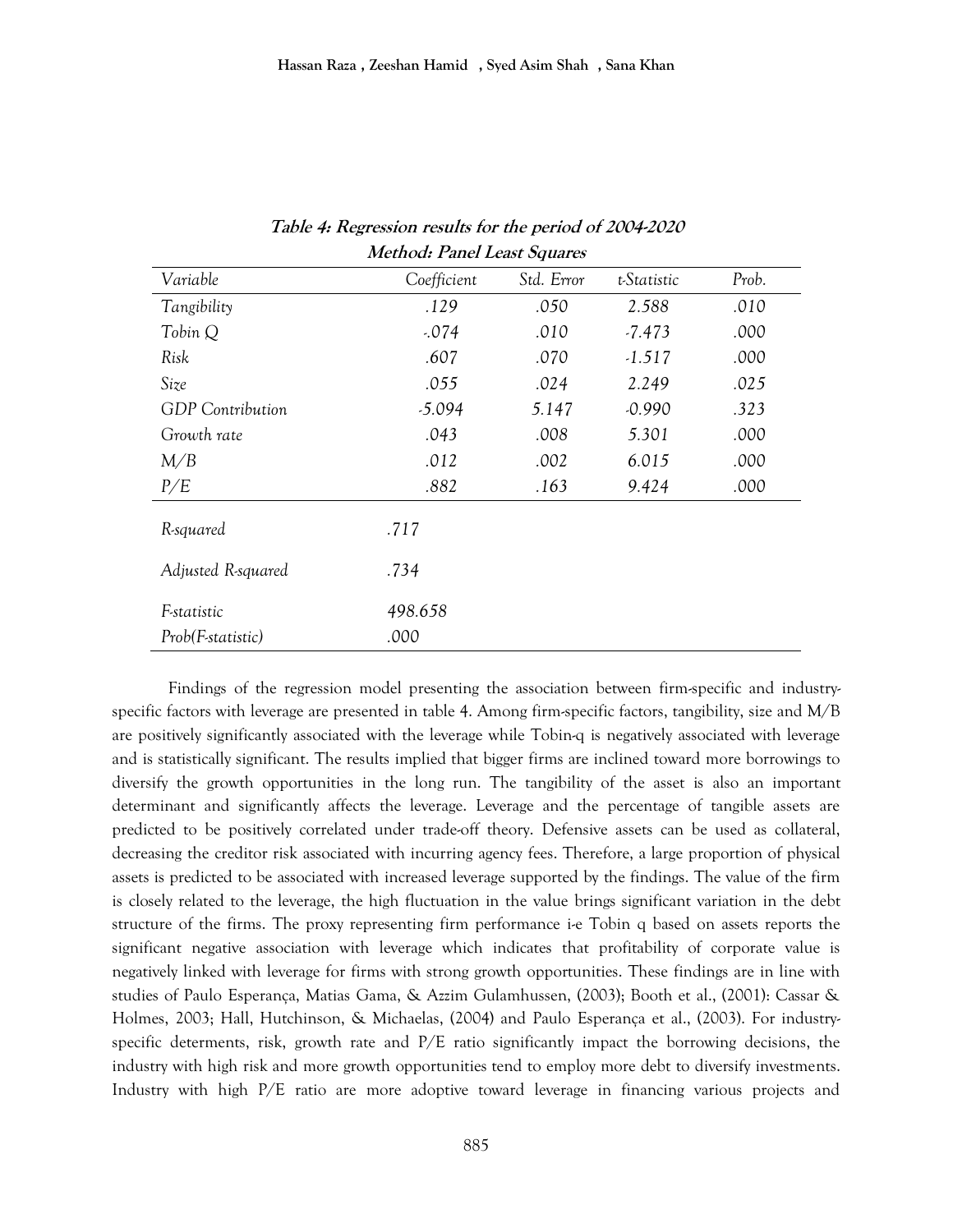opportunities and through leverage can significantly influence profitability. GDP growth is negatively associated with leverage and is insignificant which indicates that economically associated industries are not or least associated with high leverage and not in favor of obtaining leverage. The findings of the study are consistent with Gajurel, (2005) and Wahlen et al., (2011).

From the insight of this analysis, we can establish that firm-specific variables have coefficients that differ across industries Furthermore, the F-statistics suggests that not all firm-specific determinants are equal for the selected industries in our sample. As a result, studies of capital structure cannot use a single model for all businesses from all sectors, and industry-specific characteristics, such as risk, growth, family concentration and GDP growth might vary between industries must be included.

| Leverage                                           | Coef.  | St. Err. | t-value  | p-value | [95% Conf | <i>Interval]</i> | Sig     |
|----------------------------------------------------|--------|----------|----------|---------|-----------|------------------|---------|
| Textile                                            | .388   | .077     | 4.55     | .000    | .193      | .500             | * * *   |
| Food                                               | .282   | .066     | 4.27     | .000    | .152      | .412             | * * *   |
| Chem.                                              | .179   | .080     | 2.31     | .028    | .019      | .297             | * *     |
| Manu                                               | .168   | .070     | 2.13     | .021    | .029      | .386             | * *     |
| Fuel                                               | .229   | .069     | 4.48     | .001    | .191      | .450             | * * *   |
| Electricity                                        | .171   | .077     | 2.21     | .027    | .019      | .323             | $* *$   |
| Coke                                               | .199   | .065     | 3.05     | .002    | .071      | .327             | * * *   |
| Motor                                              | .120   | .061     | 1.96     | .050    | .000      | .240             | $\star$ |
| Other. Textile                                     | $-124$ | .065     | $-1.90$  | .058    | $-252$    | .004             | ×.      |
| Cement                                             | .152   | .059     | 2.89     | .076    | .063      | .368             | * *     |
| Services                                           | .111   | .082     | 1.36     | .175    | $-.050$   | .272             |         |
| Sugar                                              | $-146$ | .069     | $-1.71$  | .075    | $-272$    | .006             | *       |
| Tang                                               | .172   | .042     | 4.09     | .000    | .089      | .254             | * * *   |
| Size                                               | .199   | .035     | 5.40     | .000    | .098      | .262             | * * *   |
| Tobin q                                            | $-152$ | .011     | $-13.64$ | .000    | $-174$    | $-.131$          | * * *   |
| Growth rate                                        | .001   | .000     | 2.30     | .022    | $-.001$   | .000             | * *     |
| Risk                                               | $-119$ | .056     | $-2.12$  | .034    | $-229$    | $-.009$          | $* *$   |
| GDP                                                | .000   | .000     | $-3.36$  | .001    | .000      | .000             | * * *   |
| M/B                                                | .024   | .002     | 11.18    | .000    | .020      | .028             | * * *   |
| P/E                                                | .003   | .018     | .16      | .876    | $-.032$   | .037             |         |
| Constant                                           | .292   | .108     | 2.69     | .007    | .079      | .505             | * * *   |
| Mean dependent var                                 |        | .486     |          |         |           |                  |         |
| R-squared                                          |        | .707     |          |         |           |                  |         |
| F-test                                             |        | 19.414   |          |         |           |                  |         |
| Prob > F                                           |        | 0.000    |          |         |           |                  |         |
| *** $p \le 0.01$ , ** $p \le 0.05$ , * $p \le 0.1$ |        |          |          |         |           |                  |         |

**Table 5: Linear Regression (Industrial Dummies)**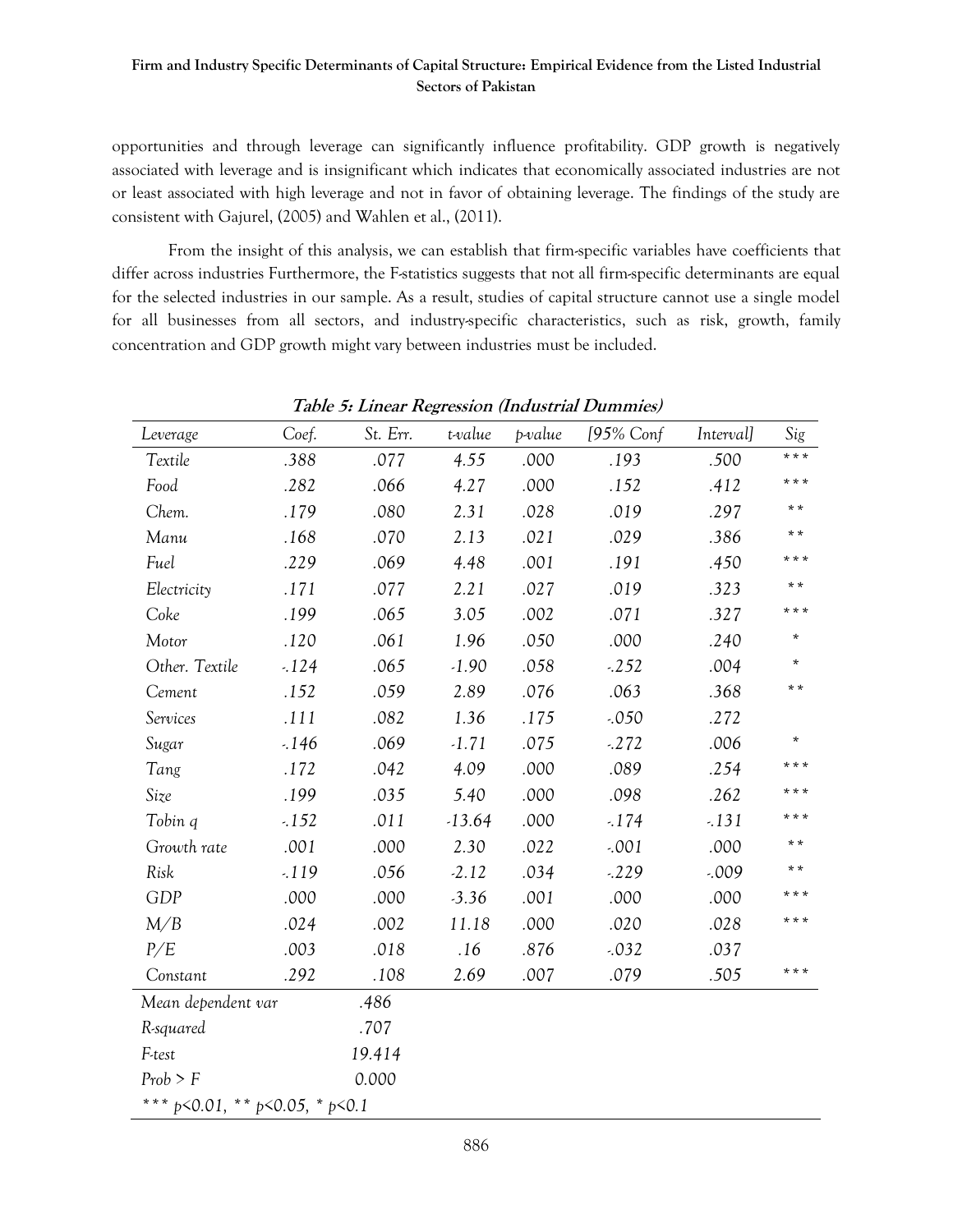Table 5 reports the findings of industrial dummies along with their impact on the leverage. Results of all independent variables are reported in table 4 by taking industry dummies. The proxies representing size, tangibility, risk, Tobin Q, GDP contribution, P/E ratio, M/B ratio, growth rate are industrial dummies while leverage is a dependent variable. Tangibility shows a p-value of 0.000 and the coefficient value is 0.172 therefore it is significant. Size shows p-value 0.000 and coefficient value is 0.199 therefore it is found to be statistically significant. Tobin Q is negatively significant with a p-value =0.000 and a coefficient value is -0.152. The growth rate also shows a p-value of 0.022 and coefficient value 0.001 so it is significant (p<0.05). Risk shows p-value 0.034 and coefficient value is  $-0.119$  so it is significant (p <0.05). GDP contribution shows p-value 0.001 and coefficient 0.000 therefore it is significant as  $(p<0.01)$ . M/B ratio shows the coefficient of 0.024 whereas the p-value is 0.000 therefore it is significant (p<0.01). P/E shows a coefficient of 0.003 whereas the p-value is 0.876 therefore it is insignificant. The textile industry shows a pvalue of 0.000, while the coefficient value is 0.388 and is statistically significant. The food industry shows a p-value of 0.000 and a coefficient value of 0.282 therefore it shows significant results. The stats of other industries including manufacturing, chemical, fuel, electricity, coke, automobile, other textiles, cement and sugar shows significant explanation by industrial dummies in explaining the capital structure position while only one industry representing service sector found to be insignificant.

In the underlying model, we determine the effects of firm and industry factors on leverage in Pakistani firms. Tables-4 show findings are largely in support of the hypothesis that both industry and firm factors significant explain the variation in the capital structure decision. The reported value of  $\mathbb{R}^2$  is 70.7%, which implies that a large portion of the industry and firm-specific variables can explain the capital structure of non-financial firms of Pakistan. The outcome of table 4 suggests that there are various firm and industry-specific variables for example size, tang, Tobin q, growth rate and M/B ratio which affect the leverage of Pakistani firms. But Tobin q, M/B ratio and tangibility show a significant effect on leverage among all regressions. Moreover, Tobin q put a significant effect on the leverage ratio, and it acts as a proxy of firm market performance. Therefore, these results suggest that those firms which have more good market performance are more expected to raise their debt level. While industry-specific variables do influence the function of firm-specific capital structure determinants, the choice of leverage ratios is also a factor. Overall market performance (Tobin's Q) has a substantial positive influence on market-to-book ratio and asset tangibility, confirming the assumption that businesses in industries with good market performance tend to be more profitable and have higher asset quality (Frank and Goyal, 2009). The overall findings indicate that industry-based parameters are considerably involved in the capital structure decisions and these factors also impact the way firm-specific factors influence the firm's decision to use a capital structure (Frank and Goyal, 2009; Fan et al., 2012).

## **CONCLUSION**

In the determination of the targeted capital structure, pecking order theory, the agency theory, the trade-off theory, and the market timing theory are some of the capital structure theories that underpin how and what factors construed the capital structure. Firm-specific variables have influenced the capital structure of businesses operating in the various economies explored in the earlier empirical studies. More of the market and country-specific comparative research has been done in recent years, using country-specific characteristics to explain sample businesses capital structure choices and decisions. In this study, we looked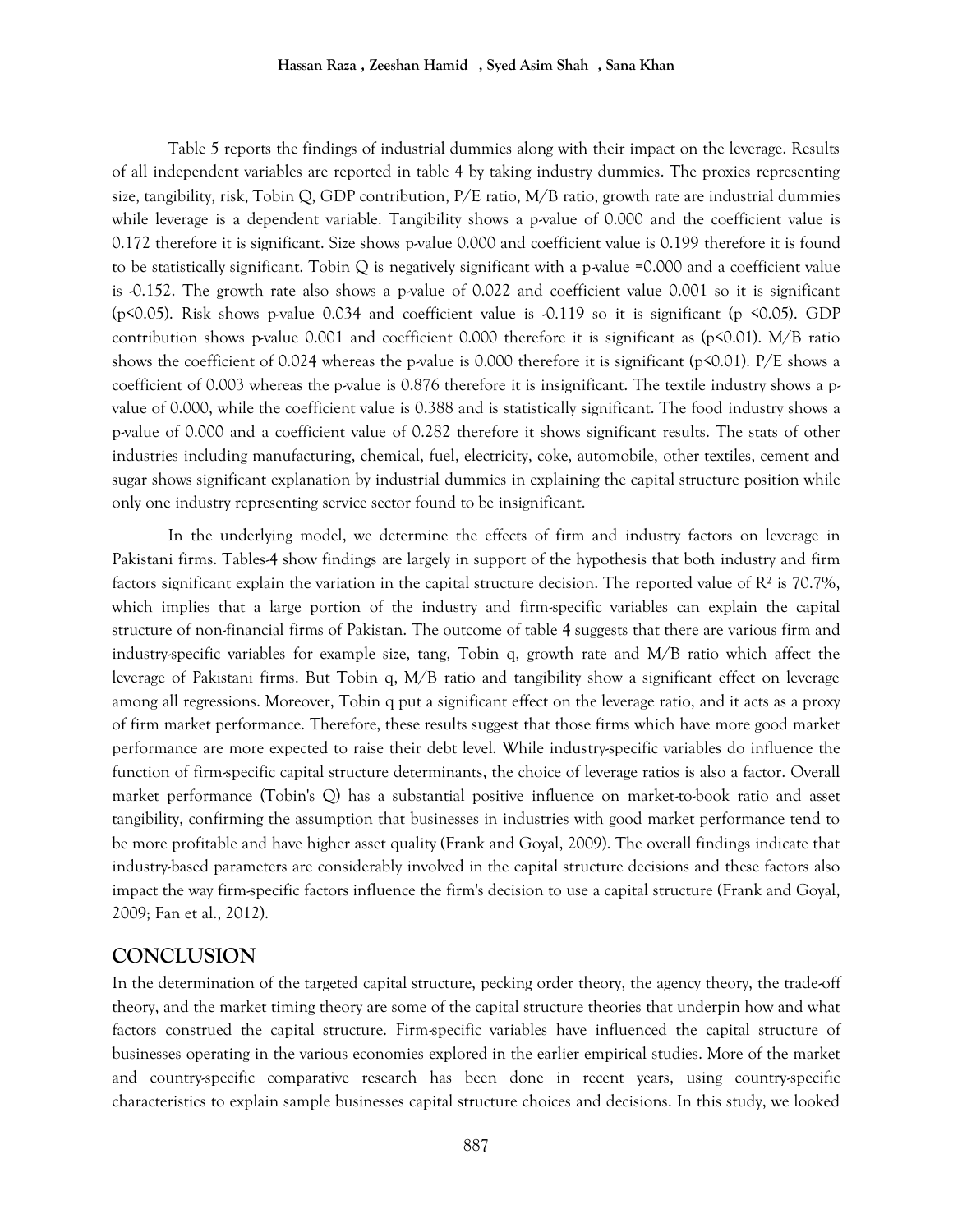at whether industry-specific variables along with key firm-specific variables have a substantial influence on company capital structure determination or not in the context of Pakistan.

According to the findings of our research study, several company-specific characteristics, such as firm size, Tobin Q, tangibility, and M/B ratio have a substantial impact on sample businesses capital structure. Our research study also shows that the association between the leverage ratio of a firm's sample and firm-specific factors varies by industry. For example, we propose that industry-specific characteristics can both, directly and indirectly, influence a firm's capital structure decision for the targeted Pakistani corporates during the period between 2004-2020. When it comes to significant repercussions, our findings show that the GDP contribution, riskiness and growth rate had a considerable impact on the capital structure of corporations. In terms of firm-specific effects, our findings show the relevance of Tobin's Q, tangibility, firm size and M/B as firm-specific drivers of capital structure choice in Pakistan. As a result, the outcome of only one industry-specific factor is inconsistent and insignificant represented by the P/E ratio. In addition, businesses operating in economically relevant industries tend to be more leveraged, according to the research findings. Because of this, we infer that industry-specific variables had a significant role in the creation of corporate capital structures along with specific firm-specific factors. Our findings had significant implications for financial managers, decision-makers, investors and others in terms of capital structure choices and what factors can influence these choices at the firm and industry levels.

A major emphasis of this research, however, is to examine the impact of cross-industry variations on corporate financial decisions, which may have consequences for the literature on how industry variables along with specific firm centric variables affect company performance across multiple industries This study, like many others, focuses on publicly listed corporations, while studies on capital structure drivers of small businesses and financial sector firms are rare. An in-depth examination of the factors that influence small business and financial sector firm's capital structure decisions would therefore considerably enhance the literature. It is also well established that there is a connection between firm-specific and industry-specific variables and capital structure. As a result, forthcoming researchers should pay greater attention to manager/owner-specific factors including age, ethnicity, education and professional history for future findings.

## **BIBLIOGRAPHY**

- *Abdul, G. (2012). The Relationship of Capital Structure Decisions with Firm Performance: A Study of The Engineering Sector of Pakistan. International Journal of Accounting and Financial Reporting, 2(1), 2162-3082.*
- *Abor, J. (2005). The effect of capital structure on profitability: an empirical analysis of listed firms in Ghana. The Journal of Risk Finance, 6(5), 438–445. <https://doi.org/10.1108/15265940510633505>*
- *Abor, J. (2007). Debt policy and performance of SMEs Evidence from Ghanaian and South African firms. Journal of Risk Finance, 8, 364–379.<https://doi.org/10.1108/15265940710777315>*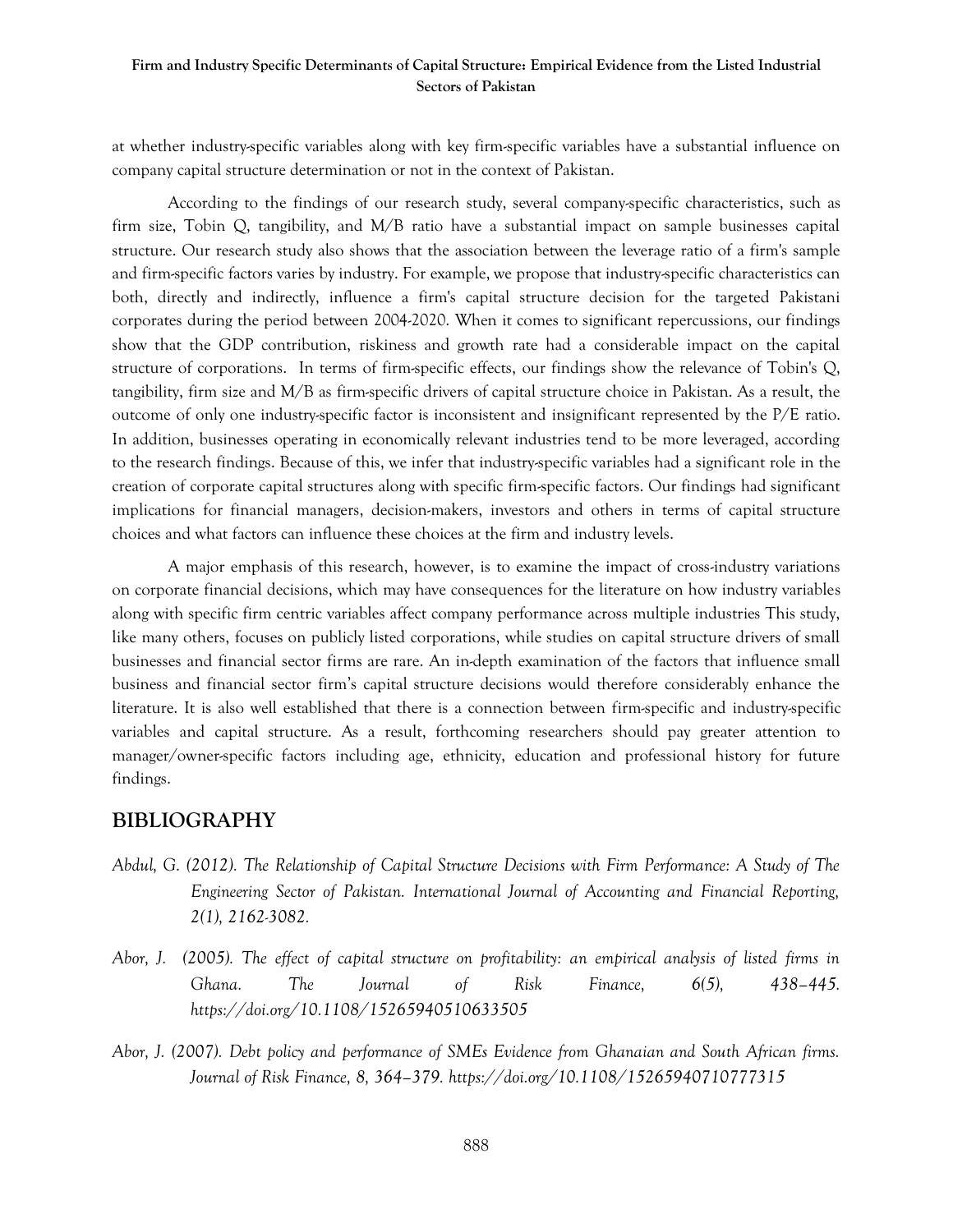- *Ahsan, T., Wang, M., Qureshi, M. A., Ahsan, T., & Wang, M. (2016). Firm, industry, and country-level determinants of capital structure: evidence from Pakistan. South Asian Journal of Global Business Research, 5(3), 362–384.<https://doi.org/10.1108/SAJGBR-05-2015-0036>*
- *Amidu, M. (2007). Determinants of capital structure of banks in Ghana: an empirical approach. Baltic Journal of Management, 2(1), 67–79. [https://doi.org/10.1108/17465260710720255.](https://doi.org/10.1108/17465260710720255)*
- *Awunyo-vitor, D., & Badu, J. (2012). Capital Structure and Performance of Listed Banks in Ghana. Global Journal of Human Social Sciences, 12(5), 1–7.*
- *Bancel, F., & Mittoo, U. R. (2004). Cross-Country Determinants of Capital Structure Choice: A Survey of European Firms. Financial Management, 33(4), 103–132.*
- *Bathala, C. T., Moon, K. P., & Rao, R. P. (1994). Policy, Ownership, Managerial Impact of Institutional Holdings: A Perspective. Financial Management, 23(3), 38–50.*
- *Bayrakdaroglu, A., Ege, I., & Yazici, N. (2013). A Panel Data Analysis of Capital Structure Determinants: Empirical Results from Turkish Capital Market. International Journal of Economics and Finance, 5(4), 131–140. [https://doi.org/10.5539/ijef.v5n4p131.](https://doi.org/10.5539/ijef.v5n4p131)*
- *Boadi, E. K., & Li, Y. (2015). Determinants of Bank Deposits in Ghana: Does Interest Rate Liberalization Matter? Modern Economy, 6(September), 990–1000.*
- *Boadi, E. K., Antwi, S., & Lartey, V. C. (2013). The Relationship between Liquidity and Profitability of Listed Banks in Ghana. International Journal of Business and Social Science, 4(3), 48–56.*
- *Cassar, G., & Holmes, S. (2003). Capital structure and financing of SMEs: Australian evidence. Accounting and Finance, 43(2), 123–147. [https://doi.org/10.1111/1467-629X.t01-1-00085.](https://doi.org/10.1111/1467-629X.t01-1-00085)*
- *De Jong, A., Kabir, R., & Nguyen, T. T. (2008). Capital Structure around the World: The Roles of Firmand Country-Specific Determinants Abe de Jong, Rezaul Kabir and Thuy Thu Nguyen Report Series. Journal of Banking and Finance, 32, 1954-1969.*
- *Degryse, H., Goeij, P. De, & Kappert, P. (2012). The impact of firm and industry characteristics on small firms' capital structure. Small Bus Econ, 38, 431–447. [https://doi.org/10.1007/s11187-010-](https://doi.org/10.1007/s11187-010-9281-8) [9281-8.](https://doi.org/10.1007/s11187-010-9281-8)*
- *Delcoure, N. (2007). The determinants of capital structure in transitional economies. International Review of Economics and Finance, 16(3), 400–415.<https://doi.org/10.1016/j.iref.2005.03.005>*
- *Dhaliwal, D., Heitzman, S., & Li, O. Z. (2006). Taxes, leverage, and the cost of equity capital. Journal of Accounting Research, 44(4), 691–723. [https://doi.org/10.1111/j.1475-679X.2006.00214.x.](https://doi.org/10.1111/j.1475-679X.2006.00214.x)*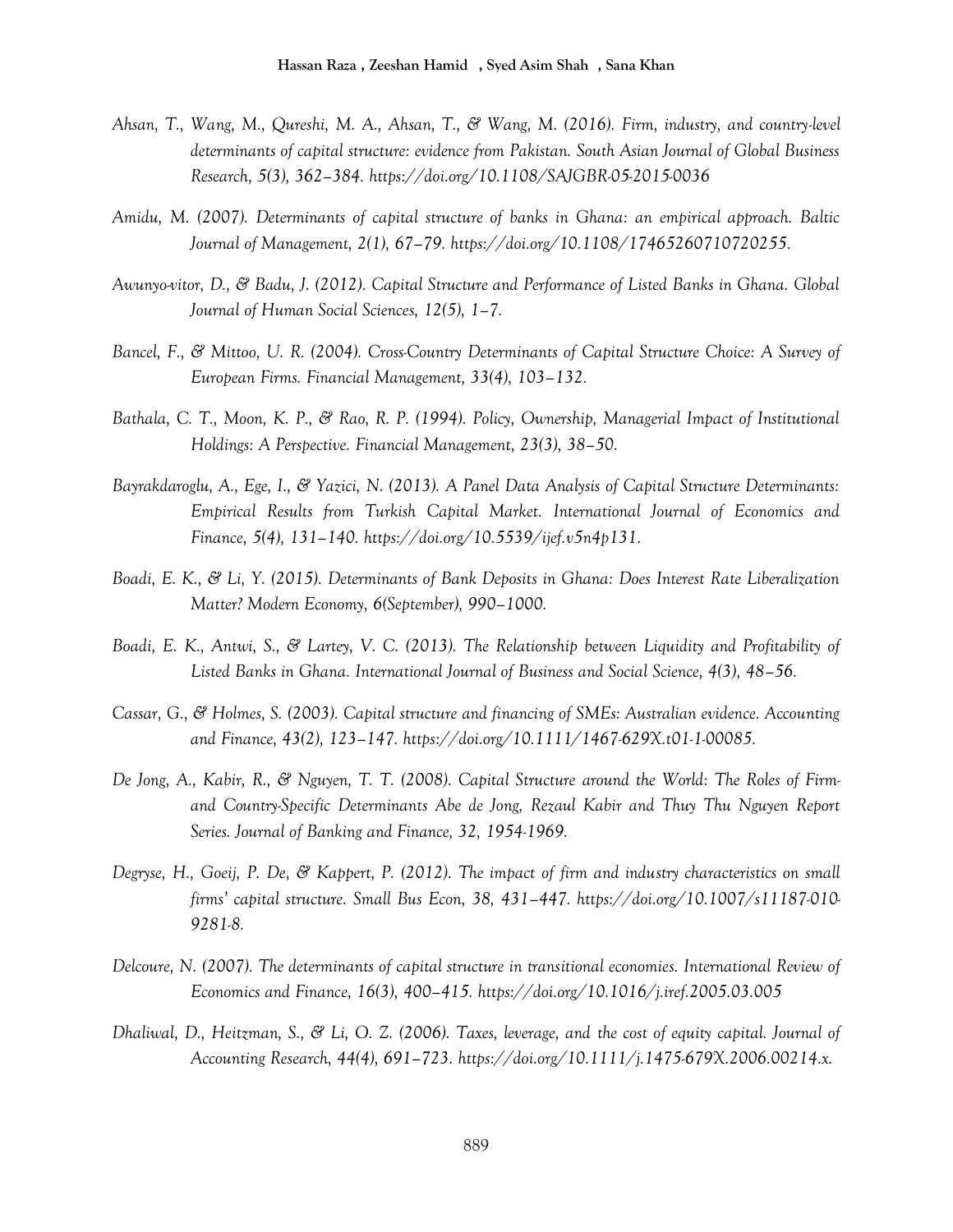- *Fan, J. P. H., Titman, S., & Twite, G. (2012). An international comparison of capital structure and debt maturity choices. Journal of Financial and Quantitative Analysis, 47(1), 23–56.*
- *Gatsi, J. G., & Akoto, R. K. (2010). Capital Structure and Profitability in Ghanaian Banks. Social Science Research Network, 1–69.*
- *Gomariz, M. F., & Ballesta, J. P. (2014). Financial reporting quality, debt maturity and investment efficiency. Journal of Banking and Finance, 40(1), 494–506. [https://doi.org/10.1016/j.jbankfin.2013.07.013.](https://doi.org/10.1016/j.jbankfin.2013.07.013)*
- *Hall, G. C., Hutchinson, P. J., & Michaelas, N. (2004). Determinants of the Capital Structures of European SMEs. Journal of Business Finance & Accounting, 31(5), 711-728.*
- *Jensen, & Meckling, H. (1976). Theory of the Firm: Managerial Behavior, Agency Costs and Ownership Structure. Journal of Financial Economics, 3, 305–360.*
- *Li, L., & Islam, S. Z. (2019). Firm and industry-specific determinants of capital structure: Evidence from the Australian market. International Review of Economics and Finance, 59, 425–437. [https://doi.org/10.1016/j.iref.2018.10.007.](https://doi.org/10.1016/j.iref.2018.10.007)*
- *Mackay, P., & Phillips, G. M. (2005). How Does Industry Affect Firm Financial Structure? Review of Financial Studies, 18(4), 1433–1466. [https://doi.org/10.1093/rfs/hhi032.](https://doi.org/10.1093/rfs/hhi032)*
- *McConnell, J., & Servaes, H. (1995). Equity ownership and the two faces of debt. Journal of Financial Economics, 39, 131–157.*
- *Modigliani, F., & Miller, M. H. (1958). The Cost of Capital, Corporation Finance and the Theory of Investment. The American Economic Review, XLVIII (3), 261–297.*
- *Moosa, I., & Li, L. (2012). Firm-Specific Factors as Determinants of Capital Structure: Evidence from Indonesia. Review of Pacific Basin Financial Markets and Policies, 15(2), 1–17. [https://doi.org/10.1142/S021909151150007X.](https://doi.org/10.1142/S021909151150007X)*
- *Myers, S. C. (1984). The Capital Structure Puzzle. The Journal of Finance, 39(3), 575–592.*
- *Pantzalis, C., & Park, J. C. (2014). Agency costs and equity mispricing. Asia-Pacific Journal of Financial Studies, 43(1), 89–123. [https://doi.org/10.1111/ajfs.12041.](https://doi.org/10.1111/ajfs.12041)*
- *Paulo Esperança, J., Matias Gama, A. P., & Azzim Gulamhussen, M. (2003). Corporate debt policy of small firms: An empirical (re)examination. Journal of Small Business and Enterprise Development, 10(1), 62–80. [https://doi.org/10.1108/14626000310461213.](https://doi.org/10.1108/14626000310461213)*